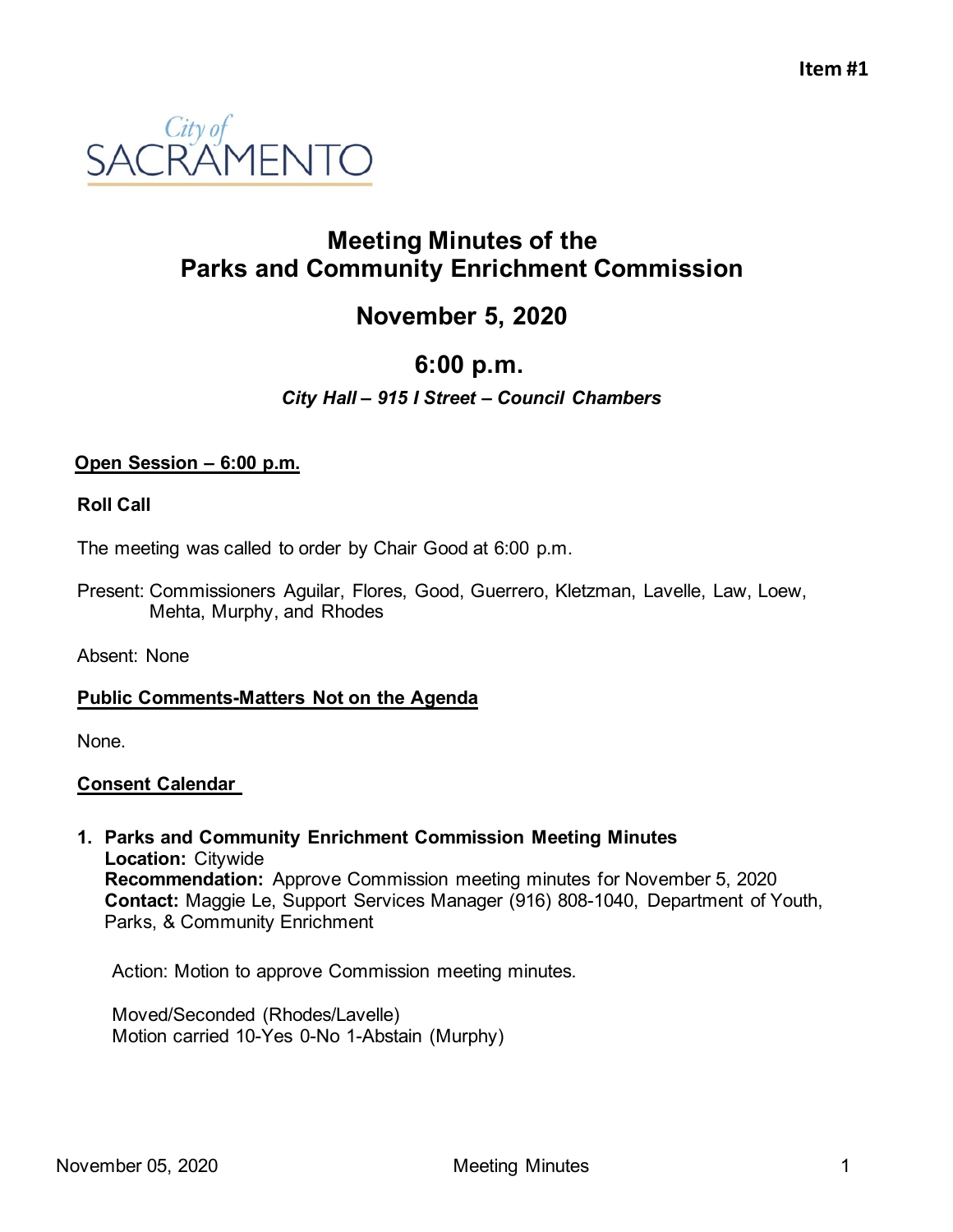## **Discussion Calendar**

**2. Ordinance Amending Sections 2.62.020, 2.84.050, 2.110.040 and 2.126.030 of the Sacramento City Code Relating to Youth Seats on the Parks & Community Enrichment Commission; the Sacramento Arts, Culture, and Creative Economy Commission; and the Sacramento Community Police Review Commission Location:** Citywide

**Recommendation:** 1) Review an ordinance amending sections 2.62.020, 2.84.050, 2.110.040 and 2.126.030 of the Sacramento City Code relating to youth seats on the Youth, Parks & Community Enrichment Commission; the Sacramento Arts, Culture, and Creative Economy Commission; and the Sacramento Community Police Review Commission; and 2) upon conclusion, pass Motion supporting the City Council's adoption of the ordinance.

**Contact:** Claudia Jasin, Project Specialist, (916) 808-7005, Office of Councilmember Jay **Schenirer** 

Councilmember Schenirer provided an overview on actions the City has taken to ensure young people added to the three commissions will be successful.

Naomi Piper-Pell, Vice-Chair of Sacramento Youth Commission (SYC), shared that her fellow commissioners created ad hoc committee to discuss the inclusion of youth seats in various commissions.

Councilmember Schenirer will bring the ordinance to the City Council with an implementation and recruitment plan for next year. His team plans to outreach young people through high schools and the Summer @ City Hall program.

Sheryl Patterson, Senior Duty Attorney, explained that a youth commissioner under age 18 will have the same authority as any other commissioner. The City Clerk's office and the SYC ad hoc committee will provide trainings to youth commissioners coming onboard other City commissions.

Action: Motion to support the City Council's adoption of the proposed ordinance.

Moved/Seconded (Flores/Rhodes) Motion carried 10-Yes 0-No (Guerrero) 0-Abstain

**3. Selection of Community Enrichment and YPCE Volunteer Recognition Awards Location:** Citywide

**Recommendation:** Pass a motion selecting award recipient(s) for the Volunteer Recognition Award for the Community Enrichment and YPCE Categories. **Contact:** Maggie Le, Support Services Manager (916) 808-1040, Department of Youth, Parks, & Community Enrichment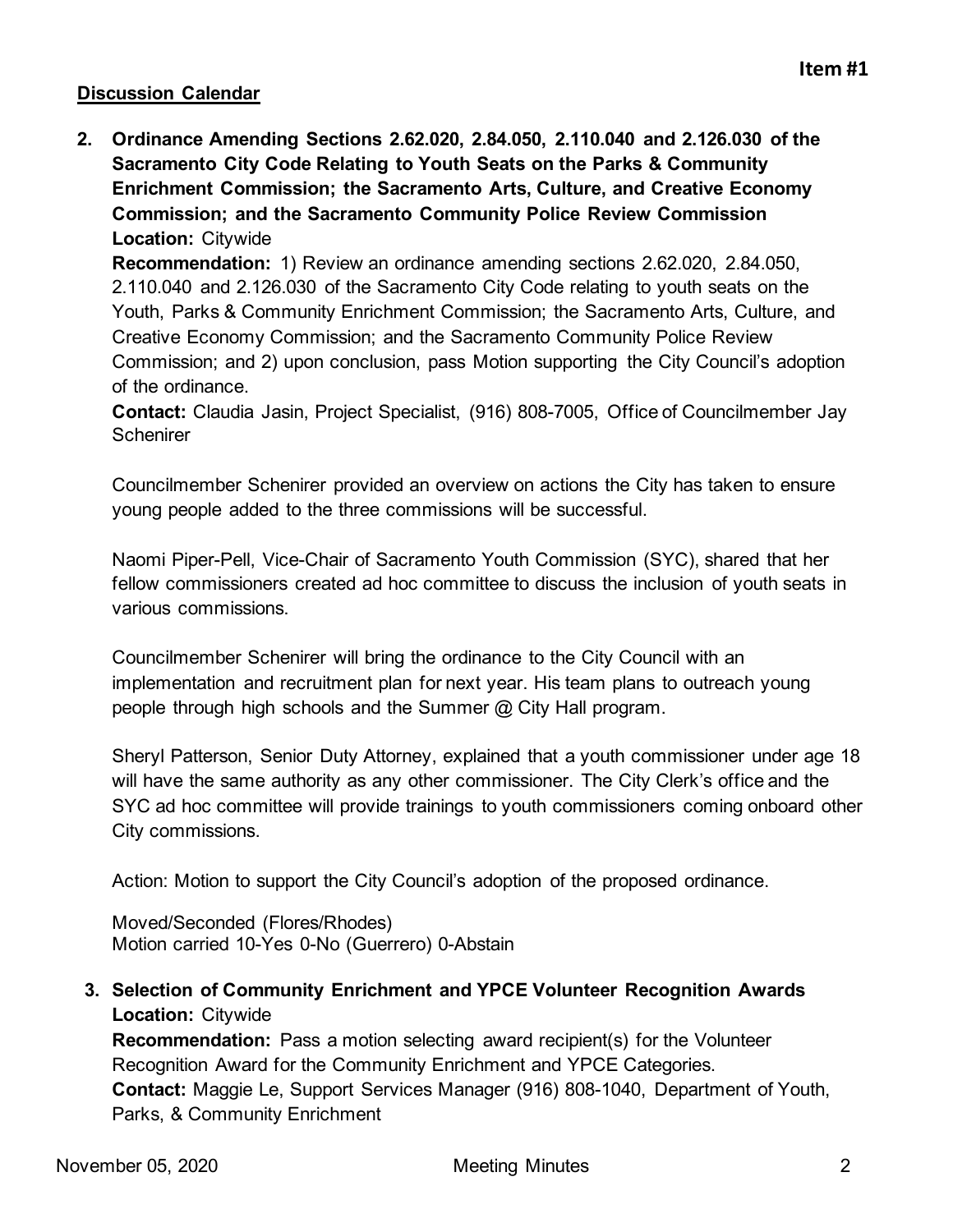#### **Item #1**

Mario Lara, Director of Youth, Parks, and Community Enrichment, mentioned that the Department recognizes recipients of the commission awards through social media outlets, public publications, and ensures that the certificates of appreciation are delivered.

Commissioner Rhodes would like the commission to clearly identify the work of the chambers versus volunteers when making the award recognitions.

Action: Motion to approve the award recipients.

Moved/Seconded (Lavelle/Mehta) Motion carried 11-Yes 0-No 0-Abstain

**4. Expanded Learning Program Updates Location:** Citywide **Recommendation:** Informational **Contact**: Joyce Wenger-Johnson, Recreation General Supervisor, (916) 808-3849, Department of Youth, Parks, & Community Enrichment

Joyce Wenger-Johnson, Recreation General Supervisor, showed a video of programming that happened during the pandemic over the last eight months.

Samantha Hoshida, Interim Program Supervisor, shared that when the schools shut down, the 4th R program transitioned into the Essential Worker Childcare program at eight community centers. The program served 470 K-6th graders thus far with the implementation of special events.

Joanne Marson, Program Supervisor, reported that they redesigned the Summer STEAM Camp to include safety measures. There were over 1,600 participants over the summer. Joanne mentioned that students are also participating in virtual Expanded Learning programs.

Interim Program Supervisor Samantha Hoshida and Program Supervisor Shawn Core provided an overview of 4<sup>th "</sup>R" and SAC Class Childcare Learning and Student Support programming activities.

## **5. Aquatics & Camp Sacramento Program Updates**

#### **Location:** Citywide

#### **Recommendation:** Informational

**Contact:** Sjon Swanson, Recreation Superintendent, (916) 808-6049, Thomas Semeta, Camp Sacramento Supervisor, (916) 808-6098, Department of Youth, Parks, &Community **Enrichment** 

Thomas Semeta, Camp Sac Manager, provided details of Family Camp, Senior Camp, Day Camp, and Rental Groups. With the current pandemic, they were able to engage campers through virtual programming. Camp Sac offered campground-style cabin rentals. Thomas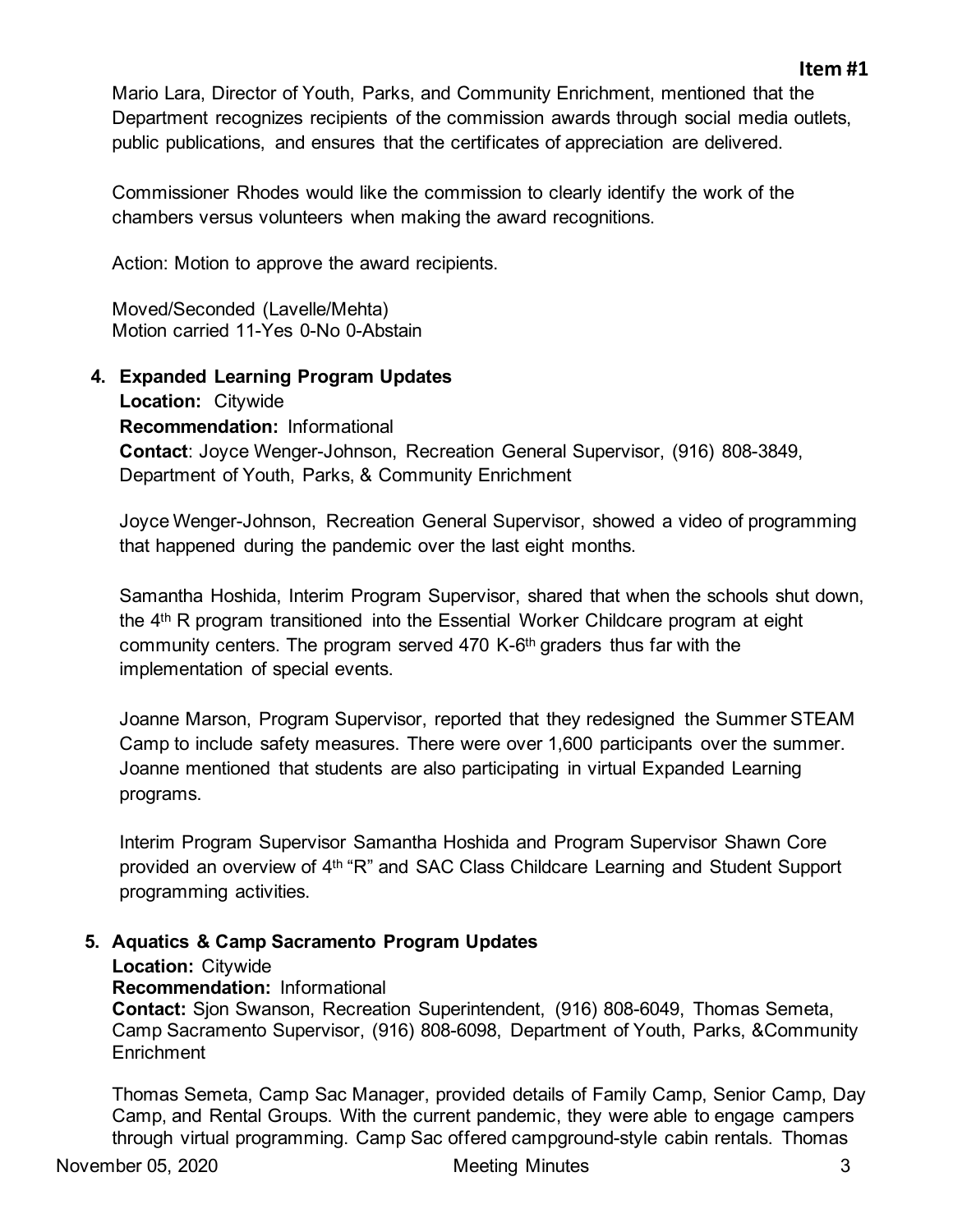shared that camp improvement projects such as removing down hazardous trees, rebuilding cabins, restrooms reinnovation, kitchen remodeling and electrical works also occurred over the summer.

Patrick Maridon, Aquatics Program Supervisor, shared some of the aquatic program challenges this summer with the current pandemic. His team followed public safety guidelines and at the same time created safety tips for the community which are posted on the department's website. Summer aquatic programs this year had reduced capacity across Rec Swim, Lap Swim, Water Aerobics, and Swim Lessons. Special events such as Doggy Dip Days and Floating Pumpkin Patch had a huge turnout. Overall, 13,754 participants were served this summer, even with 15 days closure due to poor air quality.

#### **6. Del Rio Trail Overview**

**Location:** Citywide

**Recommendation:** Informational

**Contact:** Jason Wiesemann, Senior Landscape Architect, (916) 808-7634, Department of Youth, Parks, &Community Enrichment

Jason Wiesemann, Senior Landscape Architect, presented the Del Rio Trail project which is nearly 5 miles long scretching from Sutterville Road to the Meadowview-Pocket Road area. It will offer bicycle and walking transporation opportunities and connects multiple parks.

Bill Shunk, Senior Civil Engineer of Department of Public Works, stated that the trail is aligned with the Bikeway Master Plan. The trail will have a 12-foot paved path and 3-foot unpaved shoulders. Multiple street crossing improvements will be added to ensure pedestrian safety. Bill mentioned the City will acquire land from Regional Transit to include a parking lot, so residents can access the trail once they park their cars.

## **7. Youth, Parks, & Community Enrichment Director Report (Oral): Update on COVID-19 Related Impacts**

**Location:** Citywide

**Recommendation:** Informational

**Contact**: Mario Lara, Director, (916) 808-1041, Department of Youth, Parks, & Community **Enrichment** 

Mario Lara, Director of Youth, Parks, & Community Enrichment, provided information and stated that he has been meeting with regional parks agencies weekly, but there is no signicant change from the last month. The county still remains in Tier-two in the risk-level tracker.

**8. Youth, Parks, & Community Enrichment Director Report (Oral): Review Highlights for September**

**Location:** Citywide **Recommendation:** Informational **Contact**: Mario Lara, Director, (916) 808-1041, Department of Youth, Parks, & Community **Enrichment**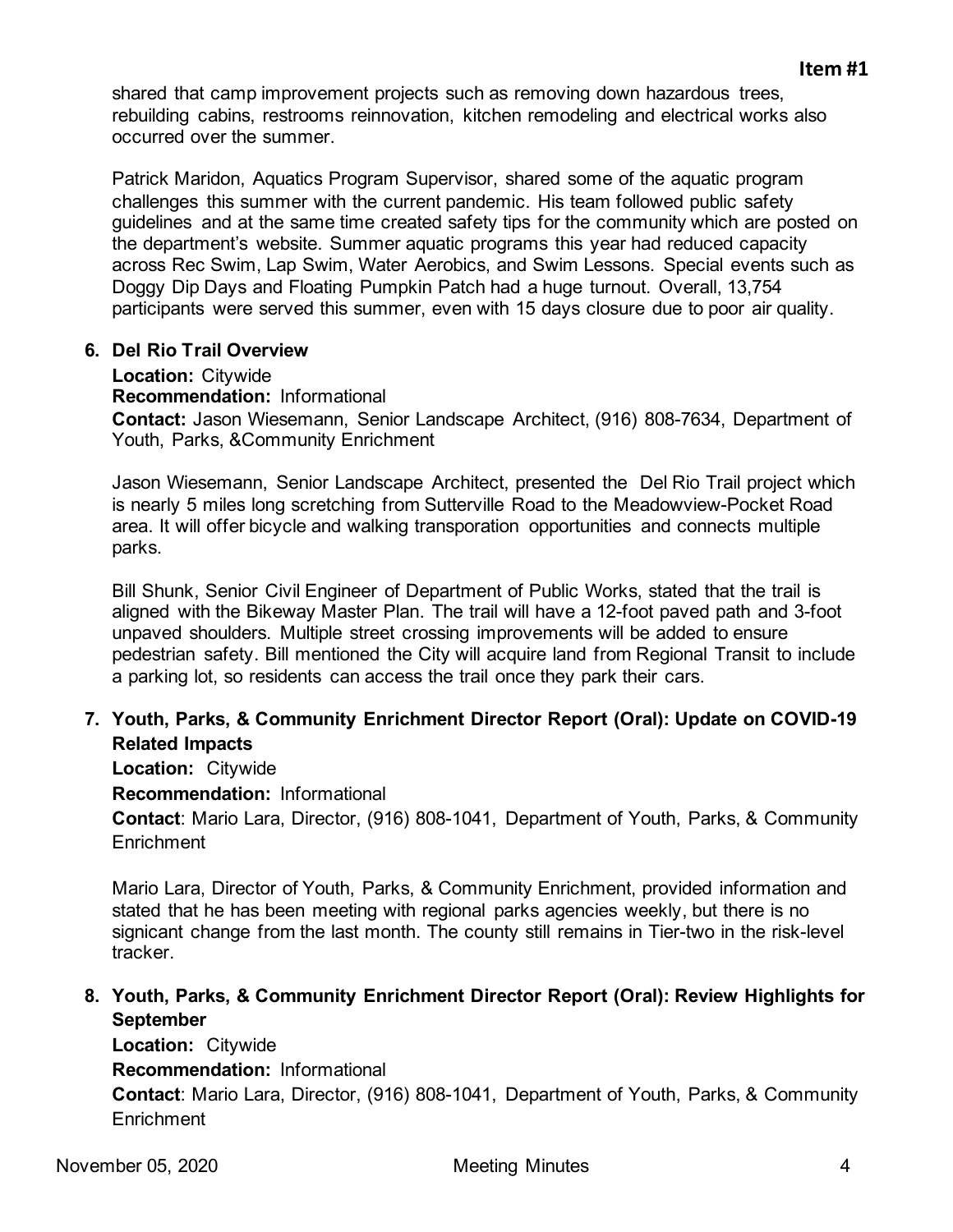Raymond Constantino, Park Planing Development Services Manager, stated that the the Parks Master Plan survey closed on October 25, 2020 with about 900 participants. An update will be provided for the joint commission meeting next month. In addition, Raymond provided details of current park construction happening in various districts.

Tony Ulep, Parks Maintenance Manager, mentioned that a new arborist is working with YPCE. Furthermore, six-foot social distancing signs were added in the playgrounds. Staff will begin sweeping leaves for the season. The Wednesday at Winn Park Farmers Market will continue until end of December.

Mario Lara, Director of Youth, Parks& Community Enrichment, mentioned that YPCE is hosting a virtual run, Turkey Trot on November 21 – 29 to keep the community fit and healthy. Flyers will be sent out with more information.

Jackie Beecham, Recreation Manager, provided information that over 1,300 people participated in the drive-thru Trunk-or-Treat across six community centers. Youth staff have been creative in getting the community involved by moving events from community center to the parking lot.

### **Member Comments-Ideas, Questions and Meeting/Conference Reports**

Commissioner Flores would like a tree planting event. He would like an opportunity to meet the new arborist. He gave kudos to Commissioner Guerrero for being an excellent advocate of his represented area. Also he gave kudos to Commissioner Mehta and Rhodes on their recent election.

Commissioner Rhodes would like an opportunity for the commissioners to attend the Youth Development Institute.

Vice Chair Lavelle has upcoming volunteering events on mulching trees, Walk to Feed the Hungry, and Canal Holiday Lights. He would like to invite anyone that would be interested to attend.

Chair Good praised Commissioner Flores on kudos to Commissioner Guerrero. She would like to put together a virtual run for Feed the Hungry, also attend Turkey Trot for a good cause. She wishes the commission, staff and the public a happy Thanksgiving.

#### **Adjournment**

Chair Good adjourned the meeting at 8:44 p.m.

Respectfully submitted:

Dugie Du

Junjie Yu, Administrative Analyst Department of Youth, Parks, & Community Enrichment